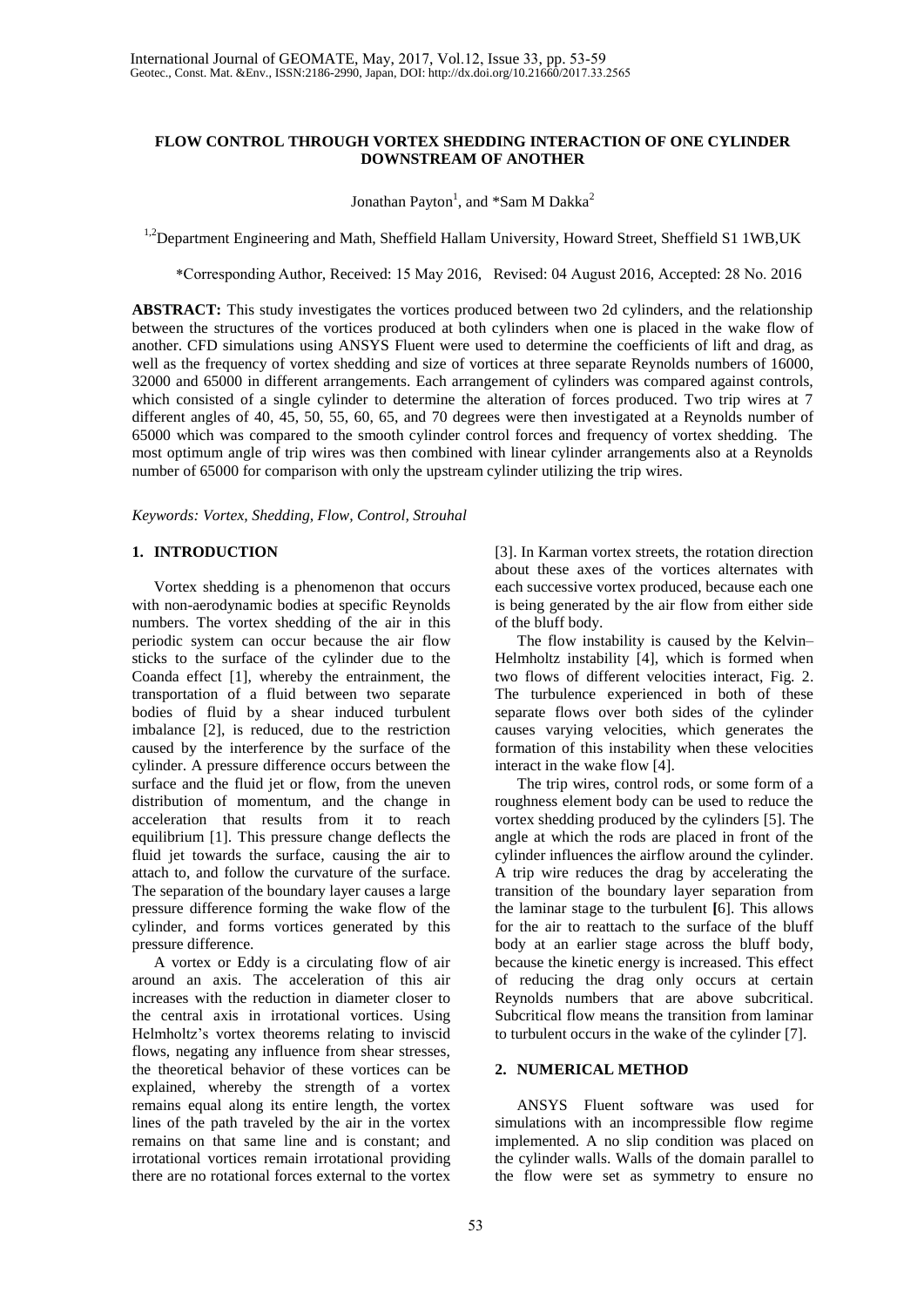influence of the wake flow was introduced. A pressure outlet was generated to accommodate the returning flow of the Von Karman Streets into the computational domain. The model used to simulate the vortices was the Detached Eddy Simulation SST k-Omega with double precision to accurately model the flow in a transient state with hybrid initialization. One two dimensional, theoretically infinite cylinder of diameter 0.0127m was generated, and separate Reynolds numbers were simulated at 16000, 32000 and 65000. Higher Reynolds numbers required lower time steps, with 16000 being simulated at time steps of 0.0005, 32000 being simulated at 0.0001, and 65000 being simulated at 0.00005 time step intervals. Monitors were placed on each cylinder, a coefficient of drag monitor parallel to the flow of the fluid and a coefficient of lift perpendicular to the flow direction. Arrangements of the two cylinders used can be seen in Fig 1.



Fig.1 Smooth cylinder arrangements

For each Reynolds number, the boundary layer thickness was determined using the following Equations; Eq. 2 was used due to the boundary layer becoming turbulent as the rolling motion of the boundary layer occurs across the cylinder with 10 inflation layers used at inflation sizing 0.0002.

$$
\ell = (0.491 * d) / \sqrt{\text{Re}} \tag{1}
$$

$$
\ell^* = (0.382 * d) / \text{Re}^{0.2} \tag{2}
$$

|  |  |  | Table 1 Boundary Layer Thickness |
|--|--|--|----------------------------------|
|--|--|--|----------------------------------|

| Reynolds | Laminar               | Turbulent             |  |
|----------|-----------------------|-----------------------|--|
| Number   | <b>Boundary Layer</b> | <b>Boundary Layer</b> |  |
|          | Thickness (m)         | Thickness (m)         |  |
| 16000    | 0.00049               | 0.0007                |  |
| 32000    | 0.00035               | 0.00061               |  |
| 65000    | 0.00025               | 0.00053               |  |

The inlet velocity was calculated based on equation 3, Re- Reynolds number, p- density,  $\mu$  dynamic viscosity. This can be seen in Table 2.

$$
Re = (p * d * U) / \mu \tag{3}
$$

Table 2 Inlet Velocity Relating to Reynolds Number

| Re.    | Density | Dynamic   | Diameter | Inlet  |
|--------|---------|-----------|----------|--------|
| No.    | (kg)    | Viscosity | (m)      | Vel.   |
| $10^3$ | $m^3$ ) | (kg/m/s)  |          | (m/s)  |
|        |         | $10^{-5}$ |          |        |
| 16     | 1.225   | 1.7894    | 0.0127   | 18.4   |
| 32     | 1.225   | 1.7894    | 0.0127   | 36.806 |
| 65     | 1.225   | 1.7894    | 0.0127   | 74.76  |

Equation 4: St- Strouhal number, w- vortex frequency, i- vortex length.

$$
St = (w * i) / U \tag{4}
$$

Simulations were run for a minimum of five coefficients of lift oscillations, to be able to record the average value when calculating the frequency for the Strouhal number. Each graph was magnified to reduce the margin of error with the pixel ruler being used for each measurement taken. A mean average was taken of the coefficient of lift oscillations to ensure that any minor variations that could generate errors were reduced. These were taken by the distances between crests, and between troughs. The frequency was scaled - dependent to the time step used - to 1 second, to meet the metric standard constraints to calculate the Strouhal number, and divided by the average distance between oscillations. A similar method was also used finding the average maximum coefficient of lift with a zero origin line on the y axis to be able to calculate this distance vertically to the y axis scale.

The size of the control rods used was one tenth the size of the diameter of the cylinder. For this specific cylinder the diameter of the control rods were 1.27mm. In order to prevent the mesh becoming highly skewed from tangent circles and influencing the simulation, fillets were placed between the tangent contact points, which were equal to the radius of the control rods (Fig. 2)..



Fig.2 Example of a dual control rod arrangement.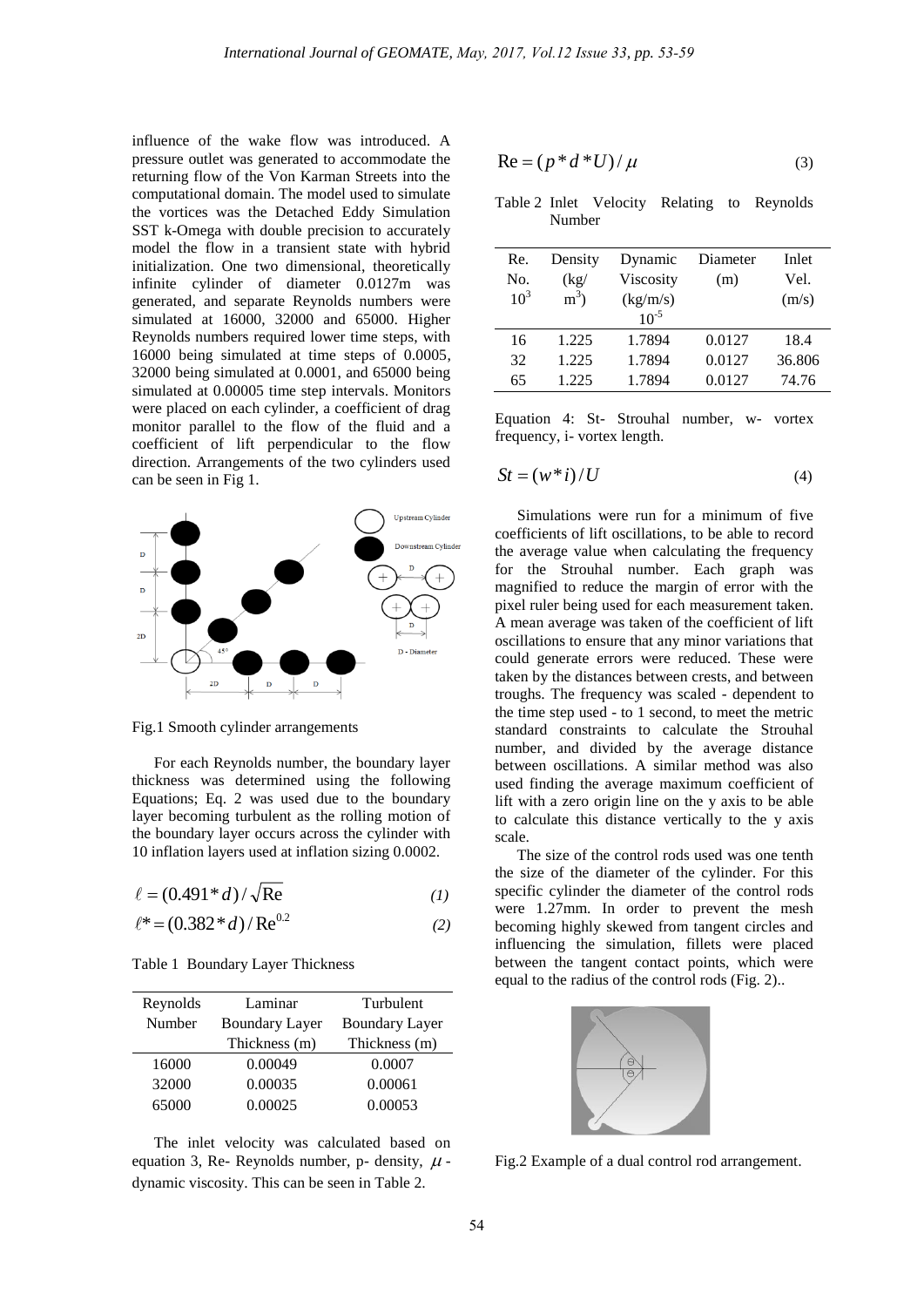Reference values for total circumference in fluent was calculated accordingly

### **3. RESULTS**

Averaged results were obtained and plotted to identify trends.



Fig. 3 Strouhal number Reynolds number 65000 in each arrangement

The same frequencies of shedding was experienced on the upstream cylinder and the downstream cylinder. The length of the vortices produced had little change with each arrangement.

Table 3 Strouhal Number Comparison Linear Arrangement

| Re.   | Pitch/         | Strouhal | Strouhal  | $\frac{0}{0}$ |
|-------|----------------|----------|-----------|---------------|
| No.   | Diam           | Number   | Number    | Diff.         |
|       | Ratio          | [5]      | Simulated |               |
| 16000 | 0              | 0.197    | 0.177     | 10.15         |
| 16000 | 2              | 0.17     | 0.159     | 6.47          |
| 16000 | 3              | 0.156    | 0.161     | 3.21          |
| 16000 | 4              | 0.19     | 0.166     | 12.63         |
| 32000 | $\Omega$       | 0.198    | 0.168     | 15.15         |
| 32000 | 2              | 0.158    | 0.164     | 3.80          |
| 32000 | 3              | 0.149    | 0.143     | 4.03          |
| 32000 | 4              | 0.195    | 0.161     | 17.40         |
| 65000 | 0              | 0.195    | 0.187     | 3.50          |
| 65000 | $\mathfrak{D}$ | 0.149    | 0.139     | 6.71          |
| 65000 | 3              | 0.141    | 0.160     | 13.48         |
| 65000 | 4              | 0.187    | 0.186     | 0.53          |
|       |                |          |           |               |

The Strouhal number relative to each arrangement was close to that expected (Table 3). To obtain a more accurate result with the simulated graphs, the time step could be reduced to an even smaller iteration to allow for a graph that contains wider oscillations for more accurate measurements since will reduce the error obtained from pixel variations from the measurements taken with more definitive crests and troughs. The longer the simulations were left to run, the more compressed the graphs became, making the margin of error larger.



Fig. 4 Coefficient of Drag of the upstream cylinder in each arrangement



Fig. 5 Coefficient of Drag of the downstream cylinder in each arrangement

The drag force exerted by the cylinders, vary with the arrangement. The formation at a 90 degree angle results in a lower coefficient of drag with an increasing pitch to diameter ratio (Fig. 4, 5).

When compared to the downstream cylinder (Fig. 4, 5), the linear formation shows a significant drop in coefficient of drag compared to the upstream cylinder, which is caused by the cylinder located directly in the wake flow of the upstream cylinder. Since the arrangement of the downstream cylinder at 45 and 90 degrees is not directly in the wake flow at any pitch to diameter ratio, the coefficient of drag of the downstream cylinder in this arrangement is higher than the linear formation downstream cylinder.

The coefficient of drag generally decreases with an increasing pitch to diameter ratio, which is the same relationship for the coefficient of drag at 90 degrees for the downstream cylinder. At 90 degrees, both the upstream and downstream cylinder share the same coefficient of drag due to the arrangement being perpendicular to the flow, meaning the downstream cylinder is not influenced by the wake flow of the upstream cylinder (Fig. 4, 5).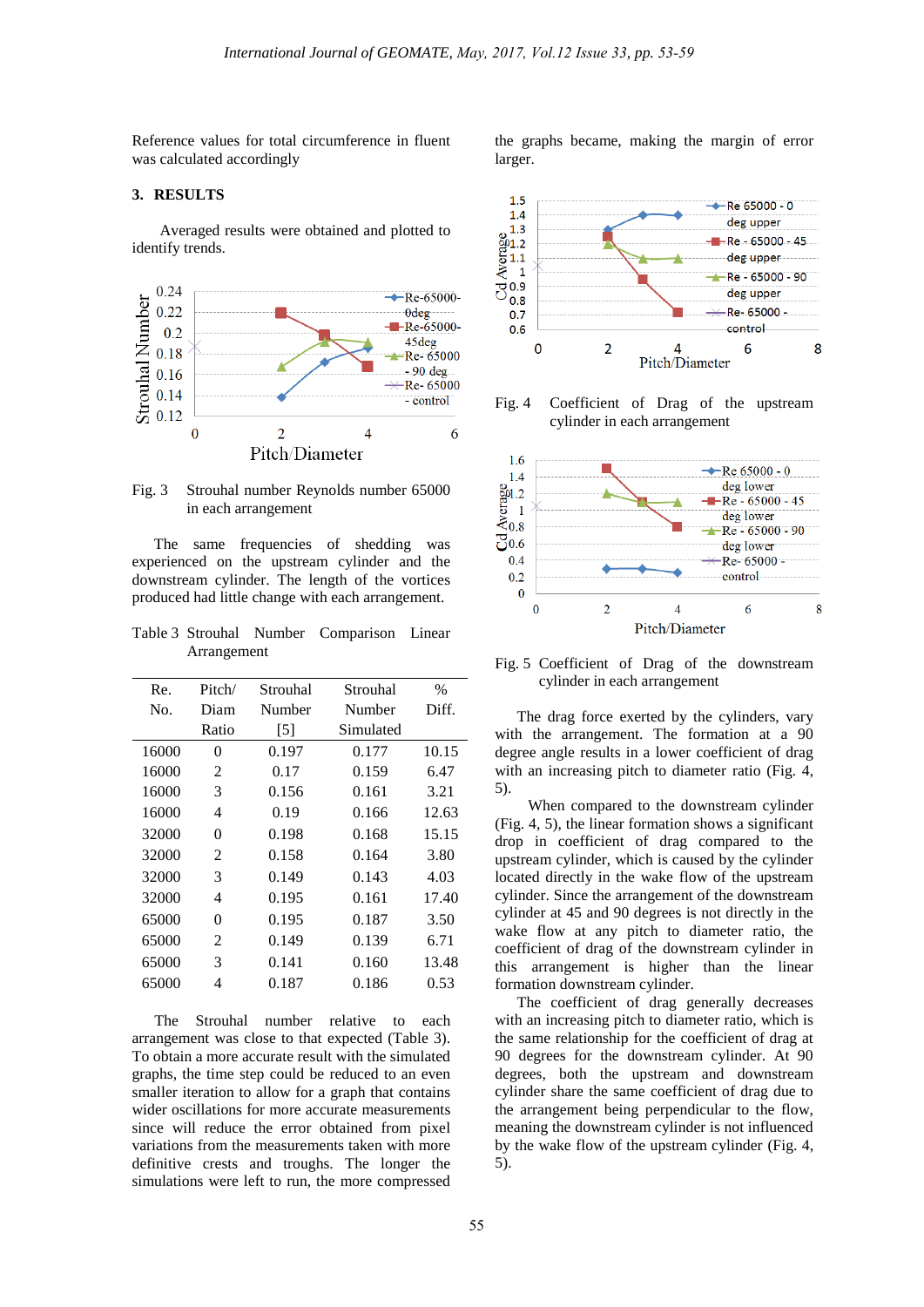When Fig. 6 and 7 are compared, a slight asymmetry exists between the 90 arrangement that was not experienced at Reynolds numbers 16,000 and 32,000 which could mean that the issue is mesh based in that it is potentially too coarse locally**.** Both increase with an increasing pitch to diameter ratio, but in a linear formation the downstream cylinder experiences the same maximum coefficient of lift at all three ratios at 2.25 (Fig. 7) and an increasing coefficient in the upstream cylinder with increasing pitch to diameter ratios (Fig. 6).



Fig. 6 Maximum Coefficient of lift reached – upstream cylinder



Fig. 7 Maximum Coefficient of Lift reached – downstream cylinder



Fig. 8 Vorticity cut plot at different pitch to diameter ratios with two at a ratio of 4

The 45 degree arrangement results in a shedding that is interrupted towards the downstream cylinder at lower ratios of pitch to diameter (Fig. 6) and some reduction in low pitch to diameter ratios of the downstream cylinder (Fig. 7).

The structure of the flow in the linear formation parallel to the freestream velocity, changed with changing pitch to diameter ratios. The flow structure seen in Fig. 8 is similar to that documented by Alam MM. At a pitch to diameter ratio of 2, front side reattachment of the flow is visible at a Reynolds number 65000, which fits in Alam's flow structure range at a pitch to diameter of 1.5 to 2.2. At a pitch to diameter ratio of 3, the same type of flow is seen as before, which matches the flow structure described by Alam's in the range of a pitch to diameter ratio of 2.7 to 3.9. At a pitch to diameter ratio of 4 both the forms of the bistable flow was seen at Reynolds number 65000 (Fig. 8).

Table 4 shows a reduction in the sum of the upstream and downstream cylinders coefficient of drag, averaged across the three angles simulated. The drag reduces with an increased pitch to diameter ratio, and also with an increase of the three Reynolds numbers simulated.

Table 4 Cumulative Mean Average Coefficient of Drag Comparison that includes all 3 Angles of Arrangements

| Re.   | Pitch/     | Pitch/     | Pitch/     |
|-------|------------|------------|------------|
| No.   | Diam.      | Diam.      | Diam.      |
|       | Ratio of 2 | Ratio of 3 | Ratio of 4 |
| 16000 | 2.46       | 2.43       | 2.42       |
| 32000 | 2.43       | 2.08       | 1.98       |
| 65000 | 2.21       | 1.93       | 1.79       |

The frequency of shedding increased when compared to a cylinder without control rods present for control rod arrangements simulated at angles 40, 45 and 70 degrees (Fig. 10). It is expected the Strouhal number would increase further after 70 degrees. The Strouhal number decreased significantly up to an angle of control rod arrangement of 55 degrees.

The control rods reduce the overall coefficient of drag produced by the cylinder, with all coefficients of drag lower than that of the control (Fig. 11). With an increasing angle of the arrangement of the control rods, the coefficient of drag increases. It is expected that the coefficient of drag will increase until a 90 degree formation, since this will generate the highest profile drag.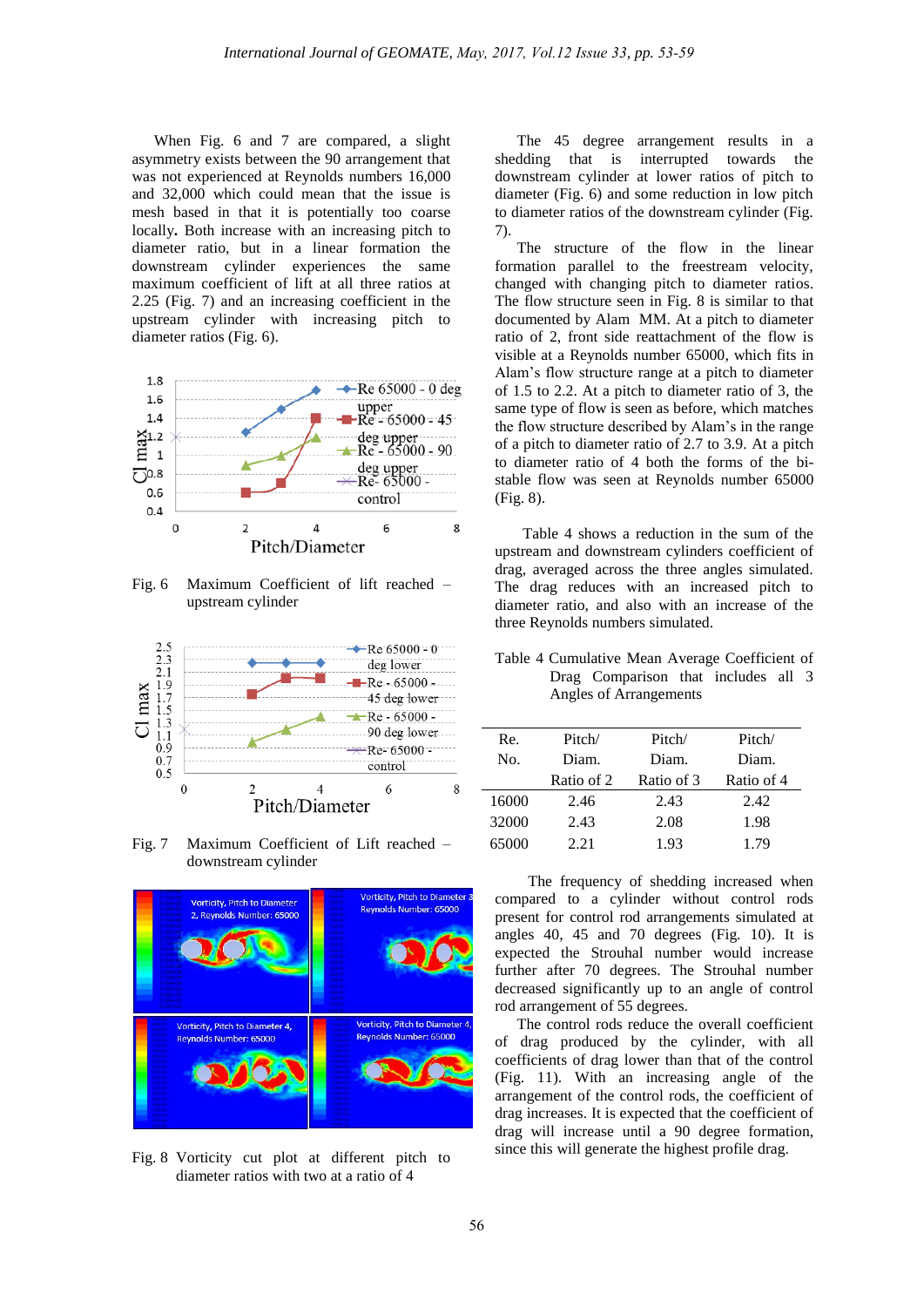

Fig.10 Strouhal number of Trip wire angles compared to smooth cylinder – Reynolds number 65000



Fig.11 Coefficient of Drag of Trip wire angles compared to smooth cylinder control – Reynolds number 65000

Similar to the coefficient of drag, the maximum coefficient of lift (Fig. 12) generally increases with an increasing angle arrangement. The maximum coefficient of lift produced (Fig. 12) is lower than the coefficient of lift produced by the control. The coefficient of drag is lowest at an angle of 40 degrees (Fig. 11) - and is expected to be even lower at lower angles since it separates the boundary layer at an earlier stage of the cylinder.



Fig.12 Coefficient of Lift of Trip wire angles compared to smooth cylinder control Reynolds number 65000

Figure 12 shows the reduction of the coefficient of lift when control rods are introduced. The coefficient gradually increases with an increase in angle of trip wire placement.

The vorticity cut plot comparison (Fig. 13) shows the decreased frequency of the vortex shedding when control rods are used at a 55 degree angle placement. The vorticity of the vortices produced later in the wake of the cylinder when the control rods are used are consequently less than that of the control cylinder. The frequency of the shedding per second is close to 1100 with the control, to close to 870 when the trip wires are introduced at a 55 degree angle.



Fig.13 Vorticity cut plot of Trip wire 55 degrees compared to smooth cylinder





When Fig. 14, 15 are compared, different Strouhal numbers are experienced on each cylinder theoretically unlike dual smooth cylinders. The vortices experienced in a linear arrangement aft of the arrangement is that of the downstream cylinder, since this bluff body interrupts the upstream vortex production.

The results of the downstream cylinder linear arrangement with changing pitch to diameter ratios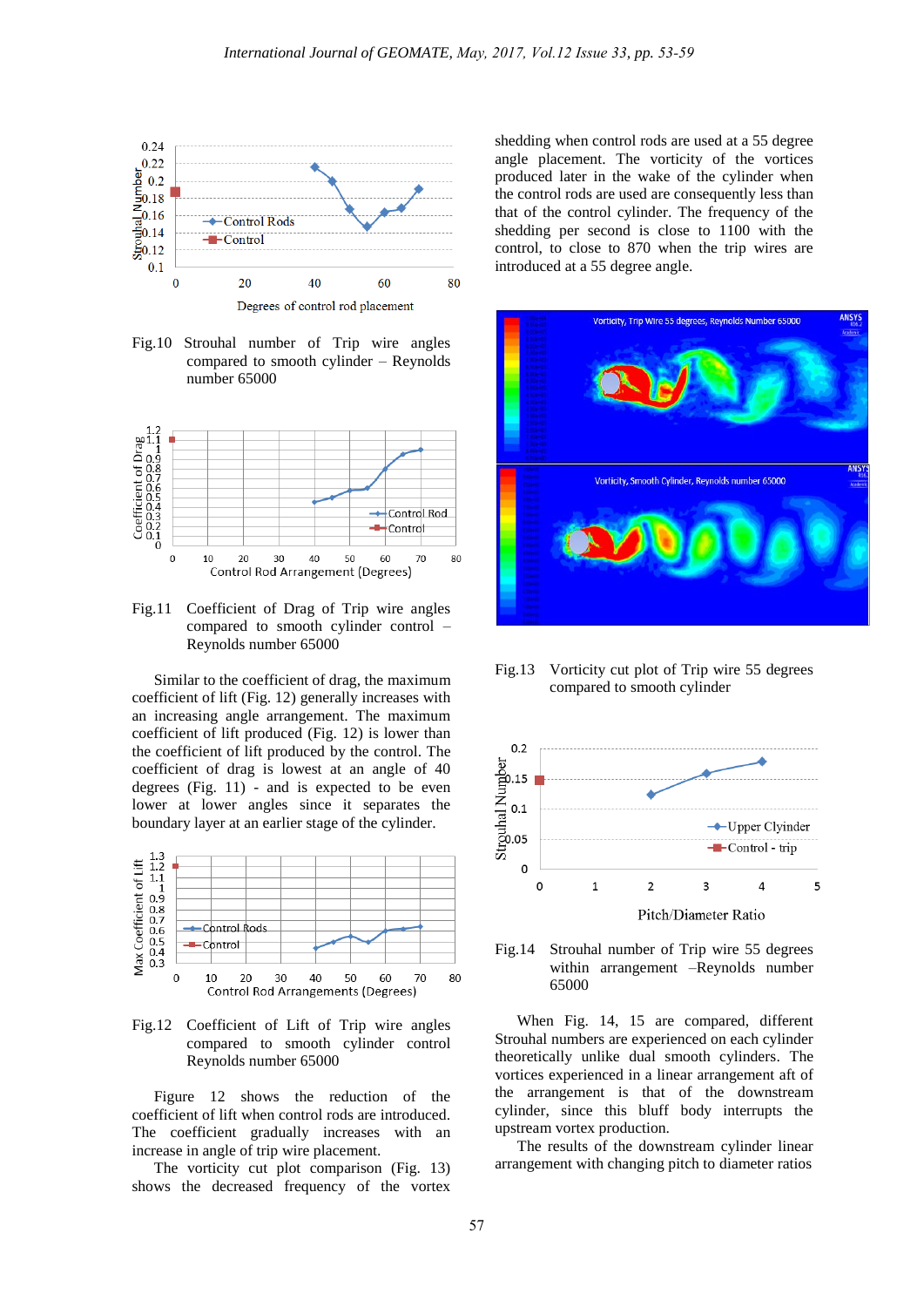

Fig.15 Strouhal number of the downstream smooth cylinder within the trip arrangement against the Strouhal of a control smooth cylinder – Reynolds number 65000



Fig.16 Comparison between the trip upstream cylinder and the smooth downstream cylinder average coefficient of drag against each of the original control values

increasing, with the most optimum control rod angle placement of 55 degrees on the upstream cylinder showed an increase in the coefficient of drag greater than the trip control, a similar relationship to Fig. 4, . This increase from the control in Fig. 16 is reduced in comparison to Fig. 4. The coefficient of drag decreases towards the value of the control with an increasing pitch to diameter ratio (Fig 14). The downstream cylinder showed a mirrored relationship whereby the coefficient of drag increased with an increase in pitch to diameter ratio (Fig. 16). When Fig 4, 5 and Fig. 16 are compared, the reduction between the cumulative coefficients of drag with the linear arrangement is 0.775 at a pitch to diameter ratio of 2, 0.85 at a pitch to diameter ratio of 3 and 0.68 at a pitch to diameter ratio of 4.

### **4. CONCLUSION**

.

To reduce the frequency of the shedding, and also to reduce the overall drag produced if multiple cylinders in close proximity are used, a linear arrangement with a pitch to diameter ratio of 2 would be used with no trip. More investigation is needed into pitch to diameter ratios lower than this point in order to find the most optimum performance for shedding frequency. It would be expected that reverse flow reattachment would be seen in the structure of the flow, with an even lower coefficient of drag from the downstream cylinder. The highest drag produced by the downstream cylinder is in the 90 degree formation since little interaction occurs between the cylinders. Due to the increased difference of drag at increasing Reynold numbers, the importance of the arrangement is high.

The trip wire arrangement showed a reduced coefficient of drag at a Reynolds number of 65000; and a reduced maximum coefficient of lift which gradually increased with an increasing angle of control rod placement. The most optimum angle for flow control was 55 degrees.

The arrangement with the presence of a trip on the upstream cylinder resulted in a reduced coefficient of lift on both the upstream and downstream cylinder when compared to the same non-trip arrangement. The coefficient of drag of the downstream cylinder arrangement with a trip is also lower than the non-trip arranged downstream cylinder. The upstream cylinder also has a reduced coefficient of drag, making it the lowest overall coefficient of drag with two cylinders.

### **5. ACKNOWLEDGEMENTS**

 The work is part of dissertation submitted by Jonathan Payton in partial fulfillment of Bachelor Degree in engineering at Engineering and Math Department, Sheffield Hallam University, UK

#### **6. REFERENCES**

- [1] S. &. C. Thermofluids, "Coanda Effect," 2014. [Online].Available: http://www.thermofluids.co.uk/effect.php
- [2] Turner J S, Buoyancy Effects in Fuids, Cambridge University Press,1973.
- [3] Yang J, "Vorticity Theorems," 2012.
- [4] Laroussi M et al. "Triggering vortex shedding for flow past circular cylinder by acting on initial conditions: A numerical study," Computers & Fluids, Vol. 10, 2014, pp. 194– 207.
- [5] Alam MM, "Suppression of fluid forces on two staggered cylinders," Procedia Engineering, Vol. 56, 2013, pp. 173-178.
- [6] S. Behara, "Transition of the boundary layer on a circular cylinder in the presence of a trip," Journal of Fluids and Structure, Vol. 27(5),